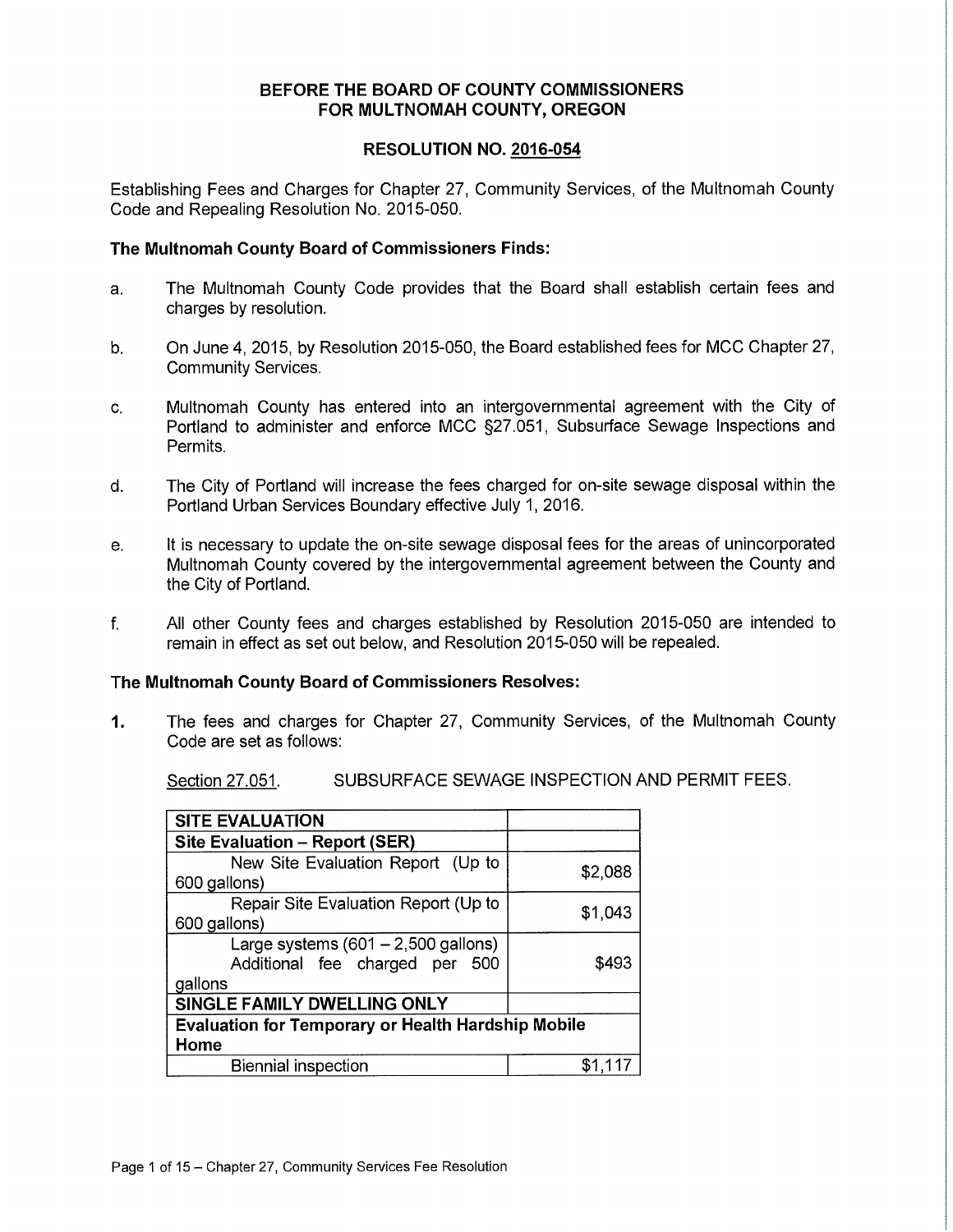| <b>New Residential Construction - Installation Permit</b>             |         |
|-----------------------------------------------------------------------|---------|
| (Up to 600 gallons)                                                   |         |
| Alternative Treatment Technology,                                     |         |
| Capping Fill, Sand Filtration, Pressure                               | \$3,731 |
| Distribution, or Tile Dewatering                                      |         |
| <b>Standard Tank and Drainfield or</b><br>Seepage Trench              | \$2,747 |
| Gray Water Waste Disposal Sump                                        | \$1,407 |
| Other                                                                 | \$2,747 |
|                                                                       |         |
| <b>Residential Repair Permit</b>                                      |         |
| (Up to 600 gallons)                                                   |         |
| Minor Repair, Septic Tank Only                                        | \$600   |
|                                                                       |         |
| Major Repair                                                          |         |
| Septic Tank and Standard<br>Drainfield                                | \$1,210 |
| Septic Tank and<br>Non-<br><b>Standard Drainfield</b>                 | \$1,645 |
|                                                                       |         |
| SINGLE FAMILY, TWO OR MORE FAMILY, AND                                |         |
| <b>COMMERCIAL FACILITIES</b>                                          |         |
| All Pumping Systems With Single Pump, Excluding<br><b>Sandfilters</b> |         |
|                                                                       |         |
|                                                                       |         |
| <b>Single Pump Systems</b>                                            | \$218   |
|                                                                       |         |
| <b>Alteration Permit</b>                                              |         |
| Minor Septic Tank Only                                                | \$1,407 |
| Major Septic Tank and Drainfield                                      | \$2,760 |
| <b>Authorization Notice</b>                                           |         |
| <b>Without Site Visit</b>                                             | \$713   |
| <b>With Site Visit</b>                                                | \$1,981 |
|                                                                       |         |
| <b>Decommission Cesspool/Septic Tank</b>                              |         |
| Abandonment - without site visit                                      | \$309   |
| Abandonment - with site visit and                                     |         |
| another septic permit                                                 | \$309   |
| Abandonment - with site visit, but no                                 |         |
| other septic permit                                                   | \$644   |
|                                                                       |         |
| <b>Existing System Evaluation</b>                                     | \$1,405 |
| <b>Annual Inspection - Holding Tank</b>                               |         |
| <b>Annual Inspection</b>                                              | \$838   |
| Annual Inspection Late Fee                                            | \$101   |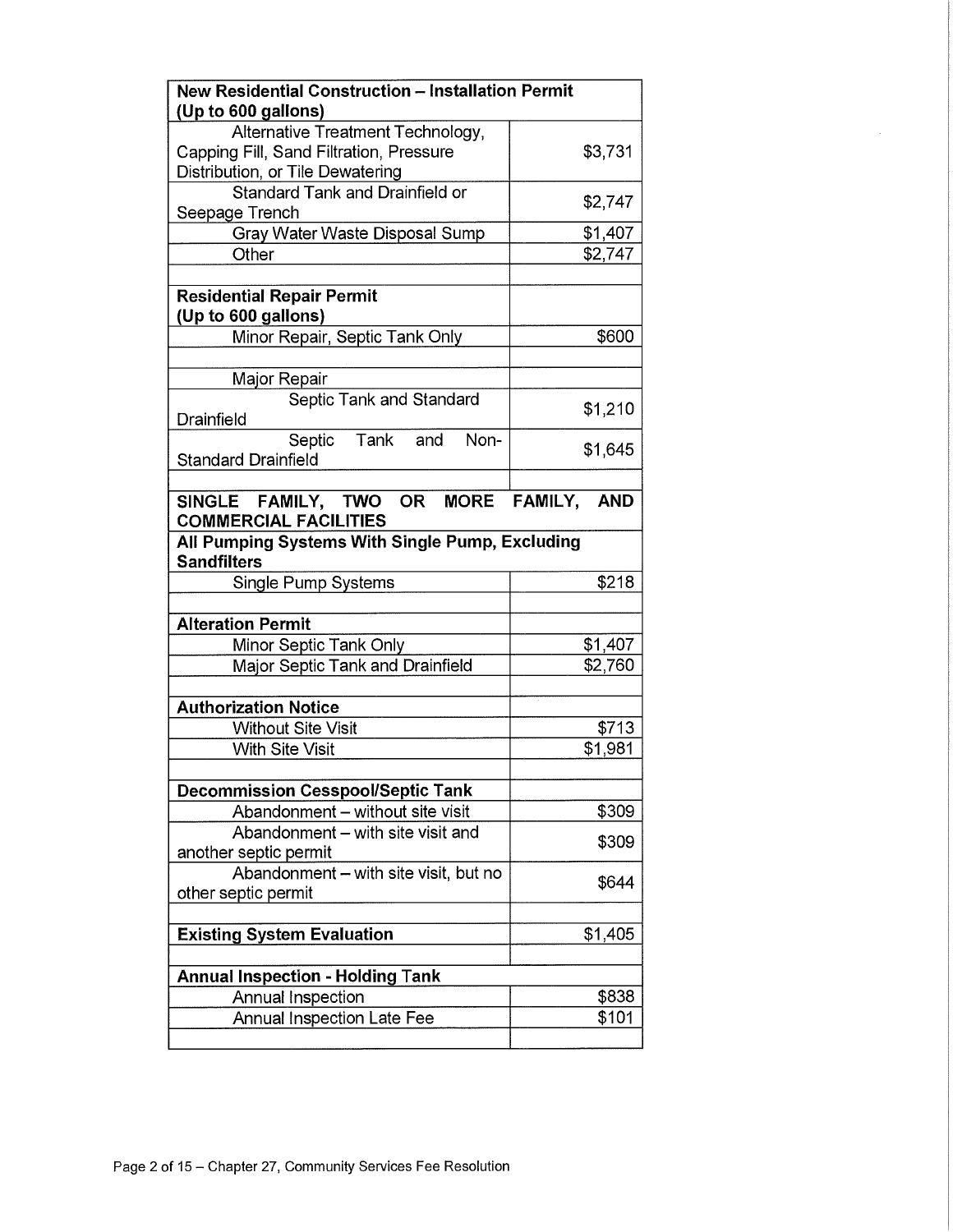| Large System Plan Review                                                 | TWO OR MORE FAMILY AND COMMERCIAL FACILITIES |
|--------------------------------------------------------------------------|----------------------------------------------|
|                                                                          |                                              |
| To be charged in addition to standard construction and repair            |                                              |
| permit fees.                                                             |                                              |
| 601 - 2,500 gallons per day                                              | \$1,652                                      |
|                                                                          |                                              |
| <b>Commercial Repair Permit</b>                                          |                                              |
| Up to 600 gallons                                                        |                                              |
| Major, Alternative Treatment                                             |                                              |
| Technology, Capping Fill, Sand Filtration,                               | \$3,731                                      |
| Pressure Distribution or Tile Dewatering                                 |                                              |
| Major Standard Tank and Drainfield                                       |                                              |
| or Seepage Trench                                                        | \$2,747                                      |
| Minor Holding Tank                                                       | \$2,747                                      |
|                                                                          | \$1,407                                      |
| Minor Septic Tank                                                        |                                              |
| Large system $(601 - 2,500$ gallons)                                     |                                              |
| Additional fee charged per 500                                           | \$349                                        |
| gallons                                                                  |                                              |
|                                                                          |                                              |
| <b>New Commercial Construction - Installation Permit</b>                 |                                              |
| (Up to 600 gallons)                                                      |                                              |
| Alternative Treatment Technology,                                        |                                              |
| Capping Fill, Sand Filtration, Pressure                                  | \$3,731                                      |
| Distribution or Tile Dewatering                                          |                                              |
| <b>Holding Tank</b>                                                      | \$2,747                                      |
| Standard Tank and Drainfield or                                          | \$2,747                                      |
| Seepage Trench                                                           |                                              |
| Large systems $(601 - 2,500$ gallons)                                    |                                              |
| Additional fee charged per<br>500                                        |                                              |
|                                                                          | \$349                                        |
| gallons                                                                  |                                              |
|                                                                          |                                              |
| <b>MISCELLANEOUS</b>                                                     |                                              |
| <b>Annual Report for Alternative Treatment</b>                           |                                              |
| <b>Technology, Sand Filtration or Pressure</b>                           | \$180                                        |
| <b>Distribution System</b>                                               |                                              |
|                                                                          |                                              |
| <b>Annual Report Late Fee</b>                                            | \$17                                         |
|                                                                          |                                              |
| <b>Certification</b><br><b>Septic</b><br><b>Review</b><br>(Land          |                                              |
| Use/Planning)                                                            |                                              |
| Without site visit                                                       | \$226                                        |
| With site visit                                                          | \$422                                        |
|                                                                          |                                              |
| Permit<br>Reinstatement<br>Transfer,<br>or                               |                                              |
| Renewal                                                                  |                                              |
| <b>Without Site Visit</b>                                                | \$713                                        |
|                                                                          |                                              |
| <b>With Site Visit</b>                                                   | \$1,638                                      |
|                                                                          |                                              |
| <b>Plan Review Recheck Fee</b>                                           |                                              |
| Additional fee for each checksheet<br>issued after the second checksheet | \$268                                        |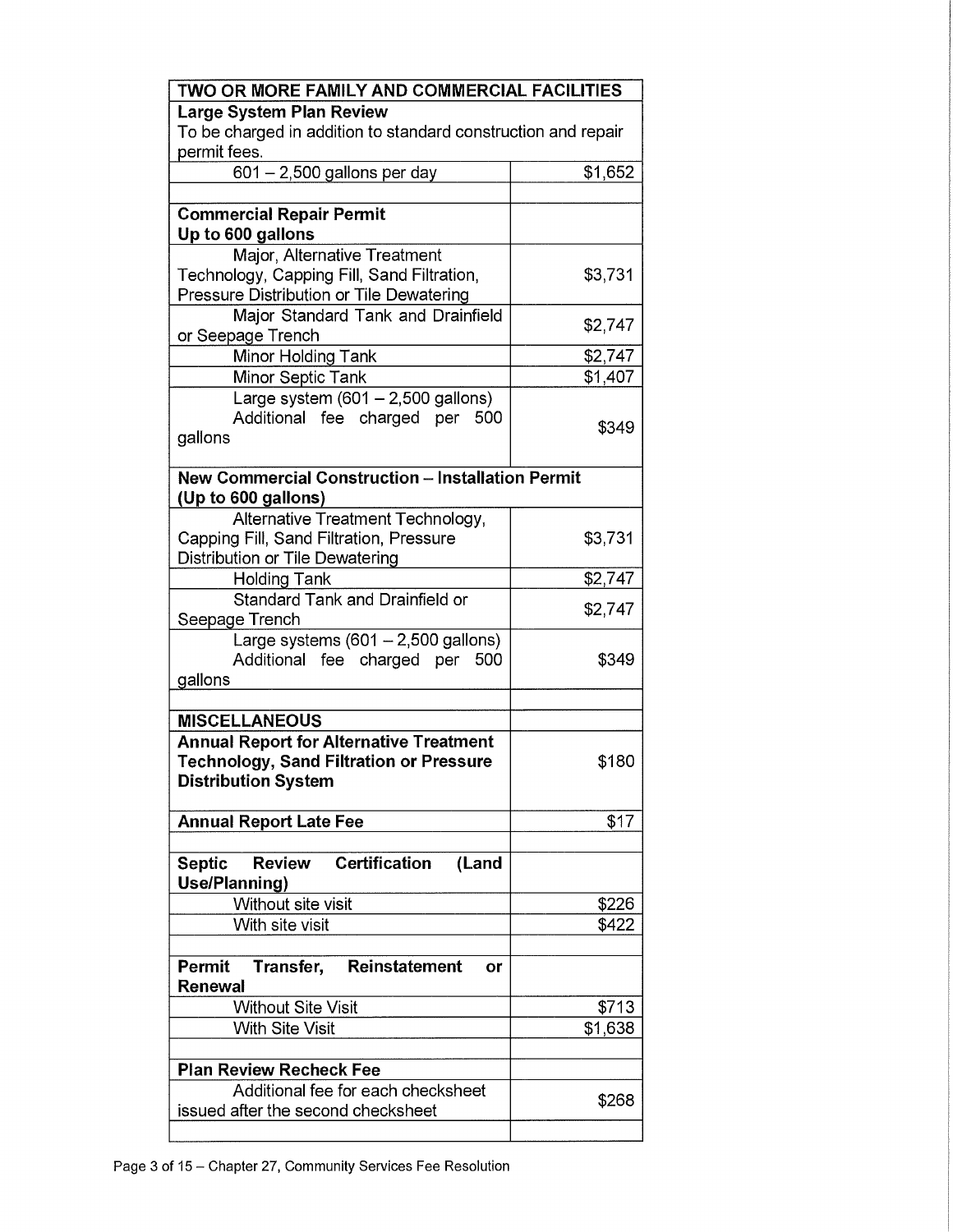| <b>Pumper Truck Inspection</b>       |                  |
|--------------------------------------|------------------|
| <b>First Truck</b>                   | \$814            |
| <b>Second Truck</b>                  | \$328            |
|                                      |                  |
| <b>Reinspection Fee</b>              |                  |
| Residential                          | \$295            |
| Commercial                           | \$295            |
|                                      |                  |
| <b>Winter Water Level Evaluation</b> | \$578            |
|                                      |                  |
| <b>Work Without Permit</b>           | \$95 per hour or |
|                                      | fraction of an   |
|                                      | hour, Minimum    |
|                                      | $-$ \$95         |

Section 27.052. MISCELLANEOUS PERMIT FEES.

See Exhibit A attached.

Section 27.053. PLAN REVIEW AND INSPECTION OF UNDERGROUND INSTALLATIONS AND STREET INTERSECTIONS.

See Exhibit B attached.

Section 27.054: ROAD VACATION APPLICATION.

| Feasibility study: | \$200.00                            |
|--------------------|-------------------------------------|
| Application:       | 120% of estimated costs             |
| Minimum:           | \$1,000.00 plus \$65.00 for posting |

Section 27.055. STREET AND ROAD WIDENING PERMITS.

(B) The construction permit deposit schedule for engineering, design, project management, and administration shall be as follows:

| Project Cost as Estimated by the Deposit   |                                         |
|--------------------------------------------|-----------------------------------------|
| County                                     |                                         |
| Minimum Deposit at the time of application | 800.00                                  |
| \$4,000.00 to \$10,000.00                  | <b>20%</b>                              |
| \$20,000.00 to \$50,000.00                 | \$2,000.00 plus 12.0% over \$10,000.00  |
| \$50,000.00 and over                       | \$6,800.00 plus s10.0% over \$50,000.00 |

Section 27.056. MISCELLANEOUS PUBLIC WORKS FEES.

For services provided by the department in connection with design, plan review and inspection of items not set forth elsewhere, the department shall charge fees sufficient to cover the actual cost of services. The following are deposits only. The actual charges will be based on actual costs including overhead and other related costs, determined at the completion of the project. The difference between the actual costs and the deposit will either be billed or refunded to the permit holder.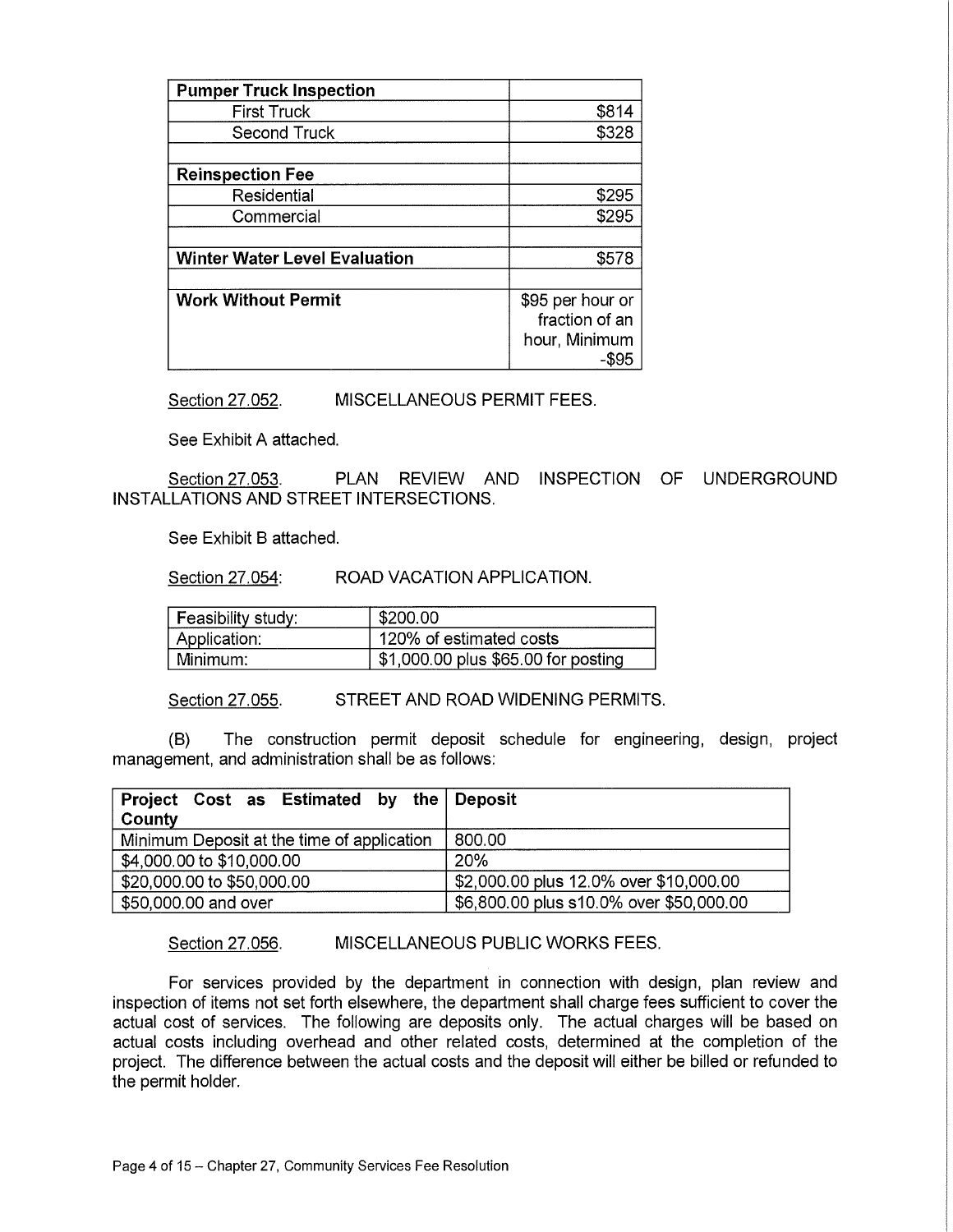| <b>Project cost as Estimated by the county</b> | <b>Deposit</b>                         |
|------------------------------------------------|----------------------------------------|
| Minimum deposit at the time of application     | \$800.00                               |
| \$4,000.00 to \$10,000.00                      | \$20%                                  |
| \$10,000.00 to \$50,000.00                     | \$2,000.00 plus 12.0% over \$10,000.00 |
| \$50,000.00 and over                           | \$6,800.00 plus 10.0% over \$50,000.00 |

Section 27.059. ZONE REVIEW AND ZONING INSPECTIONS.

For conducting any zone review prior to the issuance of a building or mobile home permit, the department shall charge a fee of \$25.00 or 15 percent of the permit fee, whichever is greater; provided that the fee for review of applications for permits to construct one-or two-family dwellings shall not exceed \$25.00. Zoning review fees are payable upon permit application. For conducting any zoning inspection during construction or after completion of construction, the department shall charge a fee equal to the greater of \$25.00 or 35 percent of the building permit fee, to be collected at the time the permit is issued, provided, however, that no fee for zoning inspection of one- and two-family dwellings shall exceed \$25.00. Zoning inspection fees are payable upon permit issuance.

Section 27.060. FILING OF MAP SURVEYS.

A fee of \$400.00 shall accompany each filing of a map of survey

Section 27.061. FEES FOR CERTAIN DOCUMENTS; PUBLIC LAND CORNER PRESERVATION ACOUNT.

Document filing fee: \$10.00

Section 27.062. COUNTY SURVEYOR FEES.

(A) Fees are based on the following procedures and requirements on partition, subdivision and condominium plats.

- (1) Submit a boundary survey to the County surveyor a minimum of 30 days prior to the submission of the final subdivision or condominium plat. If warranted, the county surveyor may waive this requirement.
- (2) In addition to the requirements of ORS 209.250, a survey, and a partition plat if a separate survey has not been filed shall show all obvious encroachments or hiatus created by deeds, buildings, fences, cultivation, previous surveys and plats, or similar means and any other conditions that may indicate that the ownership lines as surveyed may be different than those shown on the survey.
- (3) The county surveyor may refuse to approve a plat if the surveyor finds an encroachment or hiatus. Evidence that the hiatus or encroachment has been eliminated may be required, or the county surveyor may require that it be shown on the plat if it cannot be eliminated.
- (4) All partition, subdivision, and condominium final plats, including those inside city limits, shall be checked and approved by the county surveyor prior to recording. No plat shall be recorded without such approval. This approval by the county surveyor shall be valid for 30 days from the date of approval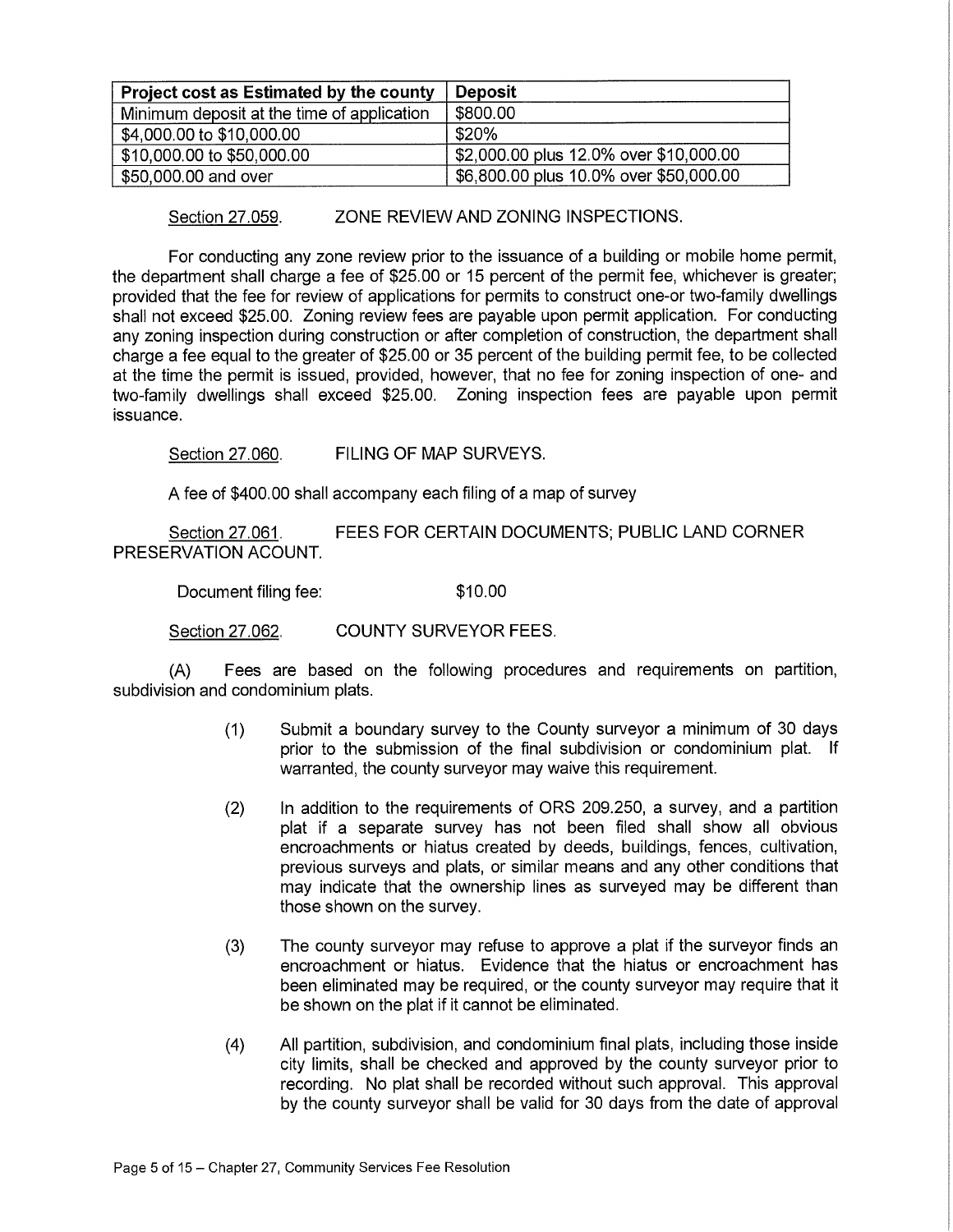to the date submitted for recording, after 30 days the approval is withdrawn and must be resubmitted.

(5) All partition, subdivision, and condominium final plats submitted for approval shall be accompanied by a report, issued by a title insurance company, or authorized agent to perform such service in Oregon, setting forth ownership and all easements of record, together with a copy of the current deed and easements for the platted property, and copies of the deeds for all abutting properties and other documentation as required by the county surveyor. The report shall have been issued no more than 15 days prior to plat submittal to the county surveyor. A supplemental report may be required by the county surveyor.

(B) A deposit for the following county surveyor functions shall be made with the submission of the material. The final fee will be determined at completion of the project based on actual costs incurred by Multnomah County including overhead and other related costs. The difference between the actual costs and the deposit will be paid prior to approval of the final plat or refunded to the applicant except for post-monumented plats, which will not be refunded until after completion of the interior monumentation; the survey filing fee is non-refundable.

(1) Partition Plat Review, the deposit shall be:

| ---                                                                            | .c |
|--------------------------------------------------------------------------------|----|
| <b><i><u>Property</u></i></b><br>-<br>55<br><br>. .<br>---<br>_______<br>_____ | н  |

(2) Pre-monumented Plat Review, the deposit shall be:

| <b>Base Deposit</b>                                                                                             | \$1,800.00 plus     |
|-----------------------------------------------------------------------------------------------------------------|---------------------|
| Survey Filing Fee                                                                                               | \$400.00 plus       |
| Per Lot, Tract, or Parcel                                                                                       | \$ 85.00 each, plus |
| Per gross acre of the subdivision if the $\frac{1}{2}$ 50.00 per acre<br>average Lot size exceeds 15,000 sq. ft |                     |

(3) Post-Monumented Plat Review, the deposit shall be:

An estimate by the county surveyor based on the complexity of the plat at 120 percent of the estimate; the minimum deposits shall be:

| <b>Base Deposit</b>                                                   | \$1,800.00 plus     |
|-----------------------------------------------------------------------|---------------------|
| Survey Filing Fee                                                     | \$400.00 plus       |
| Per Lot, Tract, or Parcel                                             | \$120.00 each, plus |
| Per gross acre of the subdivision if the $\frac{1}{2}$ 50.00 per acre |                     |
| average lot size exceeds 15,000 sq. ft.                               |                     |

(4) For Condominium Plat Review, the deposit shall be:

| <b>Base Deposit</b> | \$1,800.00 plus |
|---------------------|-----------------|
| Deposit Per Page    | $$200.00$ plus  |
| Survey Filing Fee   | 400.00<br>æ     |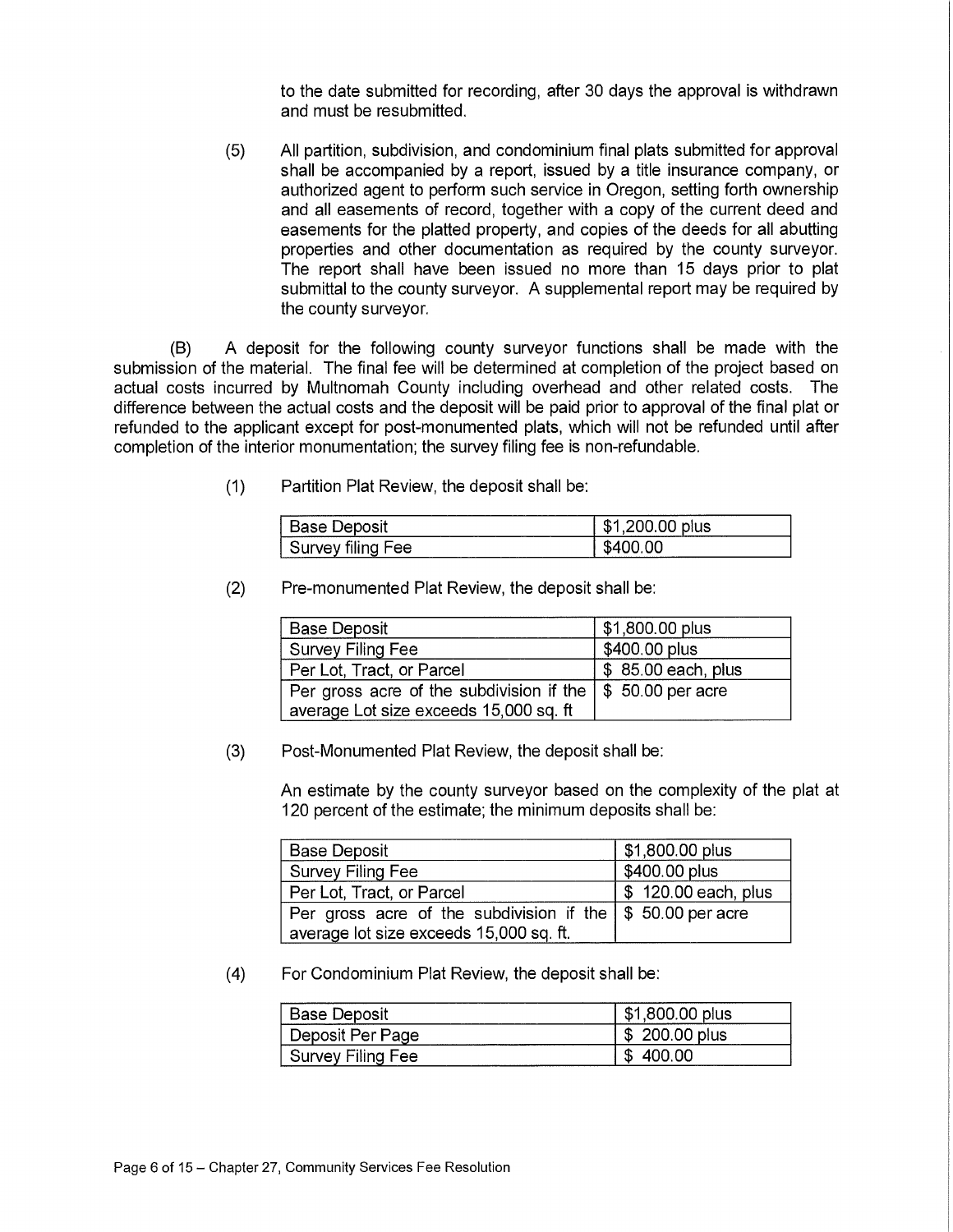# (5) For Condominium Plat Amendment Review, the deposit shall be:

| <b>Deposit</b><br>'ase .<br>້ | ----<br>00.00 plus<br>и<br>æ |
|-------------------------------|------------------------------|
| $-111$                        | ഹ                            |
| ∵Filing Fee                   | Æ                            |
| ™ev :                         |                              |

<sup>(</sup>C) Posting of street vacations in accordance with ORS 271.230(2) \$ 65.00

(D) Review, Approval, and Posting of Affidavits of  $$45.00$  plus county correction correction clerk's recording fee

- (E) For services required by ORS 100.115 in connection with reclassification or withdrawal of variable property from unit ownership as provided in ORS 100.115(1) or (2), or removal of property from any condominium plat as provided in ORS 100.600(2), the fee will be \$150.00.
- (F) In accordance with ORS 92.070(5), (1997), relating to the reestablishment of Subdivision Plat Monuments and the review and recordation of the required surveyor's affidavit in support thereof, the affidavit recording fee shall be \$100.00 plus the county clerk's recording fee.
- (G) In accordance with ORS 100.115(6), (1997), relating to Declaration Amendment Review service, the fee shall be \$100.00 plus the county clerk's recording fee.

Section 27.064. BOOK OF RECORDS.

| Minimum per roll of 16mm:            | \$12.00 |
|--------------------------------------|---------|
| Minimum per roll for 35mm microfilm: | \$15.00 |
| Minimum for microfiches:             | \$2.00  |

Section 27.065. MAP REPRODUCTIONS AND LOANS.

For the services of the department in reproducing and loaning maps, fees shall be charged in accordance with the following schedules:

| <b>Standard Weight</b> | <b>Blackline</b> | Sepia  |
|------------------------|------------------|--------|
| 1⁄4 Section            |                  |        |
| 30 inches x 36 inches  | \$3.00           | \$5.00 |
| 600 Scale              |                  |        |
| 21 inches x 33 inches  | \$2.00           | \$3.00 |
|                        |                  |        |
| Plat                   |                  |        |
| 18 inches x 24 inches  | \$2.00           | \$2.00 |
|                        |                  |        |
| 1,000 Scale            |                  |        |
| 13 inches x 21 inches  | \$1.00           | \$2.00 |

Photostat copy where no tracing exists: \$5.00

Office duplicator copy of a portion of a map: \$1.50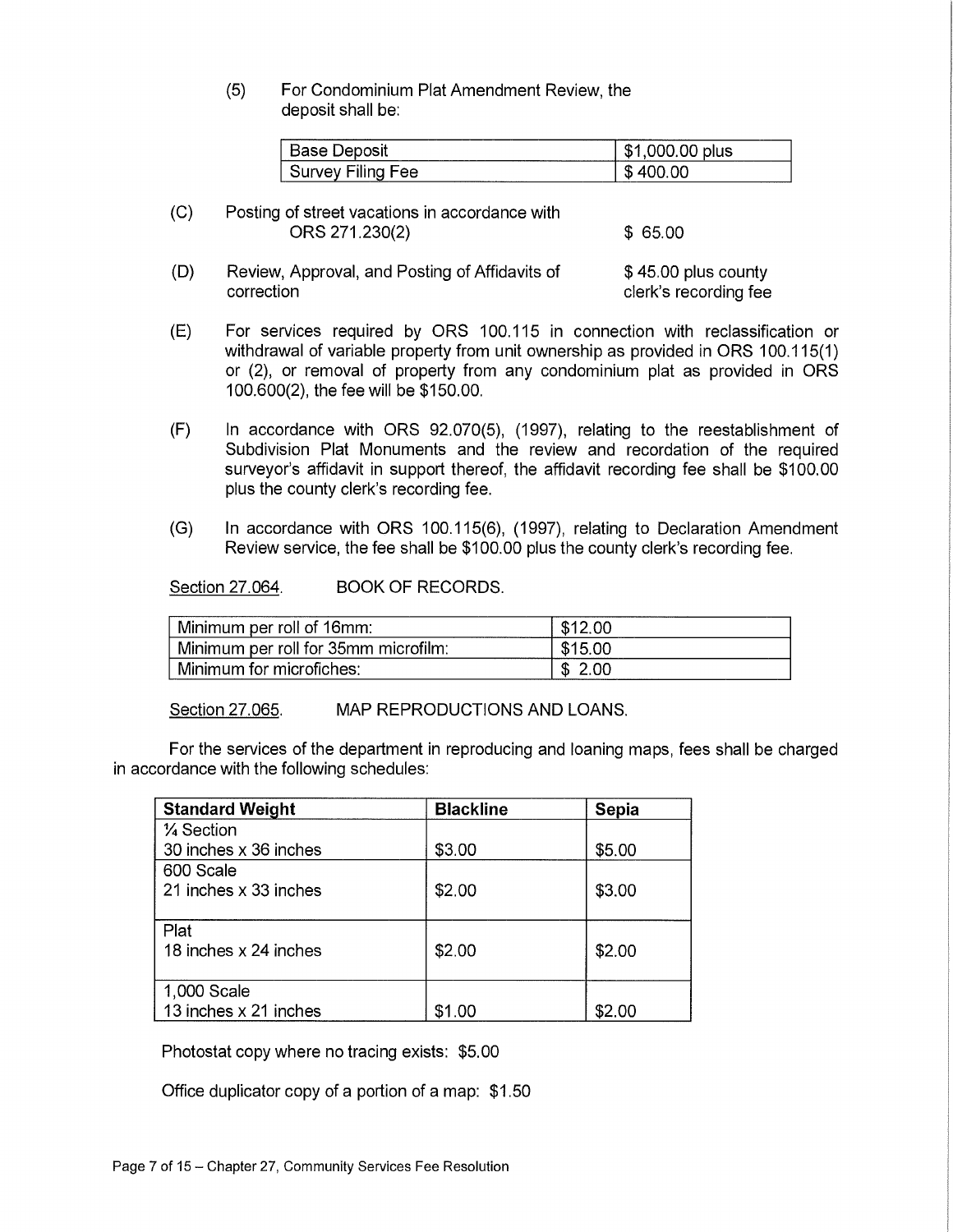For loaning sepia or plat tracing, 48-hour limit excluding weekends and holidays: \$0.50 each

Each additional 48 hours excluding weekends and holidays: \$2.00 each

Condominium hardboard and tracing recording: \$9.00 per page.

Section 27.067. BOUNDARY CHANGE APPLICATION.

For services provided by the department in connection with processing a boundary change petition, the department shall charge fees sufficient to cover the actual cost of services. The following is a deposit only and is in addition to any other fees, deposits or charges authorized by law. The actual charges will be based on actual costs including overhead and other related costs, determined at the completion of the process. The difference between the actual costs and the deposit will either be billed or refunded to the applicant. Minimum Deposit: \$2,300 per application (includes Metro mapping service fee).

Section 27.402. PROCEDURE FOR REQUESTING TRANSFER OF TAX FORECLOSED PROPERTY FOR HOUSING PURPOSES:

Non-refundable Application Fee: \$ 50.00

Section 27.406. PROCEDURE FOR DISPOSITION OF REQUESTS FOR TRANSFER OF TAX FORECLOSED PROPERTY FOR HOUSING AND FOR OPEN SPACE, PARKS OR NATURAL AREAS:

Non-refundable Transfer Fee: \$200.00

Section 27.605. PERMITS.

Ammonia storage:  $$25.00$ 

Section 27.783. SEWER USER SERVICE CHARGES.

| Per equivalent dwelling unit, per month: | $+$ \$14.00        |
|------------------------------------------|--------------------|
| Pumping, per 1,000 cubic feet water      | ∫ \$0.50 to \$2.00 |
| consumption per month:                   |                    |

Section 27.784. SENIOR CITIZENS RATE

Per month:  $$7.00$ 

Section 27.788. CONNECTION FEES.

(A) The following fees for connection with a public sewer inside or outside the district shall become effective November 1, 1984, and shall be based on equivalent dwelling units and shall be as follows:

(1) Residential Users:

| (a) | Single-family unit connection fee, October 1, 1984: | \$1.100.00 |  |  |
|-----|-----------------------------------------------------|------------|--|--|
| (b) | Multifamily unit connection fee:                    |            |  |  |
|     | First living unit:                                  | \$1,100.00 |  |  |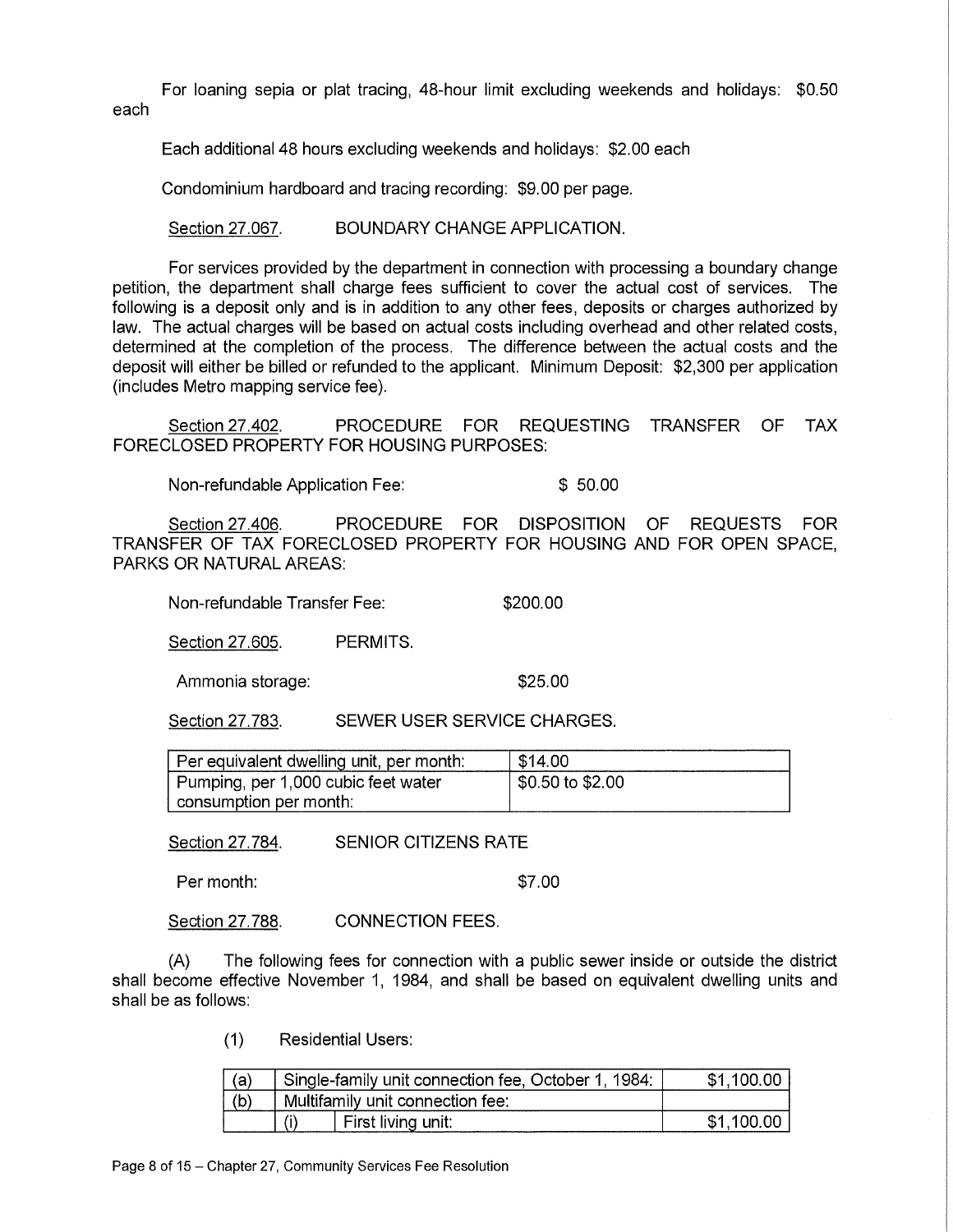| ,,,,<br>ach additional living unit:<br>Ш<br>__ | ω<br>,,,<br>м. |
|------------------------------------------------|----------------|
|------------------------------------------------|----------------|

(2) Nonresidential users: The formula for computing the connection fee for a nonresidential user shall be equal to the equivalent dwelling units multiplied by \$1,100.00. Equivalent dwelling units shall be determined by table 2 of MCC 27.783.

(3) Combined dwelling units and others: Where both dwelling units and other occupancies are combined on the same property, the charges for sanitary connection shall be at the living unit rate for the dwelling units required in subsection (A)(1)(b) of this section, plus the rates given in (A)(2) for the nonresidential users of the property.

Section 27.790. EXTRA-STRENGTH INDUSTRIAL WASTE.

(D) Extra-strength rates. Effective October 1, 1984:

| 3OD, per pound              |  |
|-----------------------------|--|
| Suspended solids, per pound |  |

- (E) Industrial waste discharge permit fees.
	- (1) The engineer shall determine the effective period for the permit, based upon such factors as concentration, volume, and origin of the discharge. In no case shall an industrial waste permit be effective for a period exceeding five years.
	- (2) Except as provided in subsection (F)(2)[sic], fees for industrial waste discharge permits shall be \$75.00 for each permit and \$50.00 for each renewal of a permit. However, permit renewals which involve new or additional discharges from those in the preceding permit shall have a fee of \$75.00. Where a permit is issued as a result of a violation, the permit fee shall be \$150.00. Fees are payable to the county as part of the application for the permit or permit renewal.
	- (3) Where the owner of a property is discharging industrial wastes prior to the effective date of the ordinance comprising this subchapter, the owner shall be issued an industrial waste discharge permit at no charge, but will then be subject to the renewal fees and requirements of this section.
- (F) Minimal charges suspension. The engineer may establish a minimum limit for monthly extra-strength charges. The billing for all accounts whose monthly extrastrength charges are below this minimum limit will be suspended until such time as they are found to be higher.
- (G) Adjustments. The engineer may check sewage strength as outlined in this section and adjust charges where applicable at any time in accordance with the most recent analysis.

Resampling request; fees. Any discharger may request the district to resample wastewater at no charge if 18 months or more have elapsed since the last such sampling. If less than 18 months have elapsed since the last sampling, then requests for the district to resample wastes shall be submitted in writing and accompanied by full payment for the resampling fee. The fee to each account for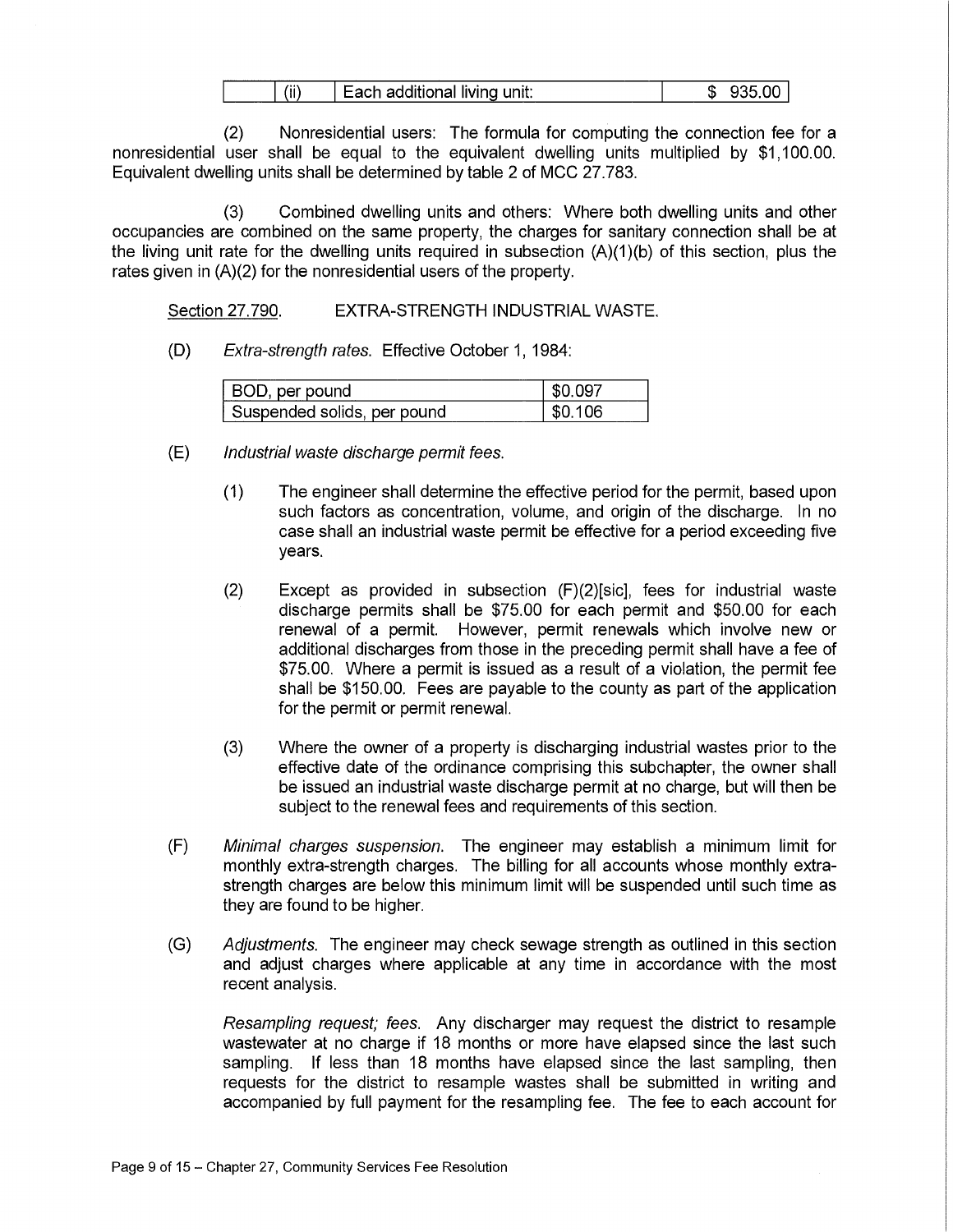five days of sampling is \$500.00 per sample, per sampling point. The fee for one day's resampling is \$125.00 per sample, per sampling point.

**2.** This resolution takes effect and Resolution No. 2015-050 is repealed on July 1, 2016.

# **ADOPTED this 2nd day of June, 2016.**



REVIEWED: JENNY M. MADKOUR, COUNTY ATTORNEY FOR MULTNOMAH COUNTY OREGON

By Jed, Fomkins, Assistant County Attorney

BOARD OF COUNTY COMMISSIONERS FOR MULTNOMAH COUNTY, OREGON

Deborah Kafoury, Chair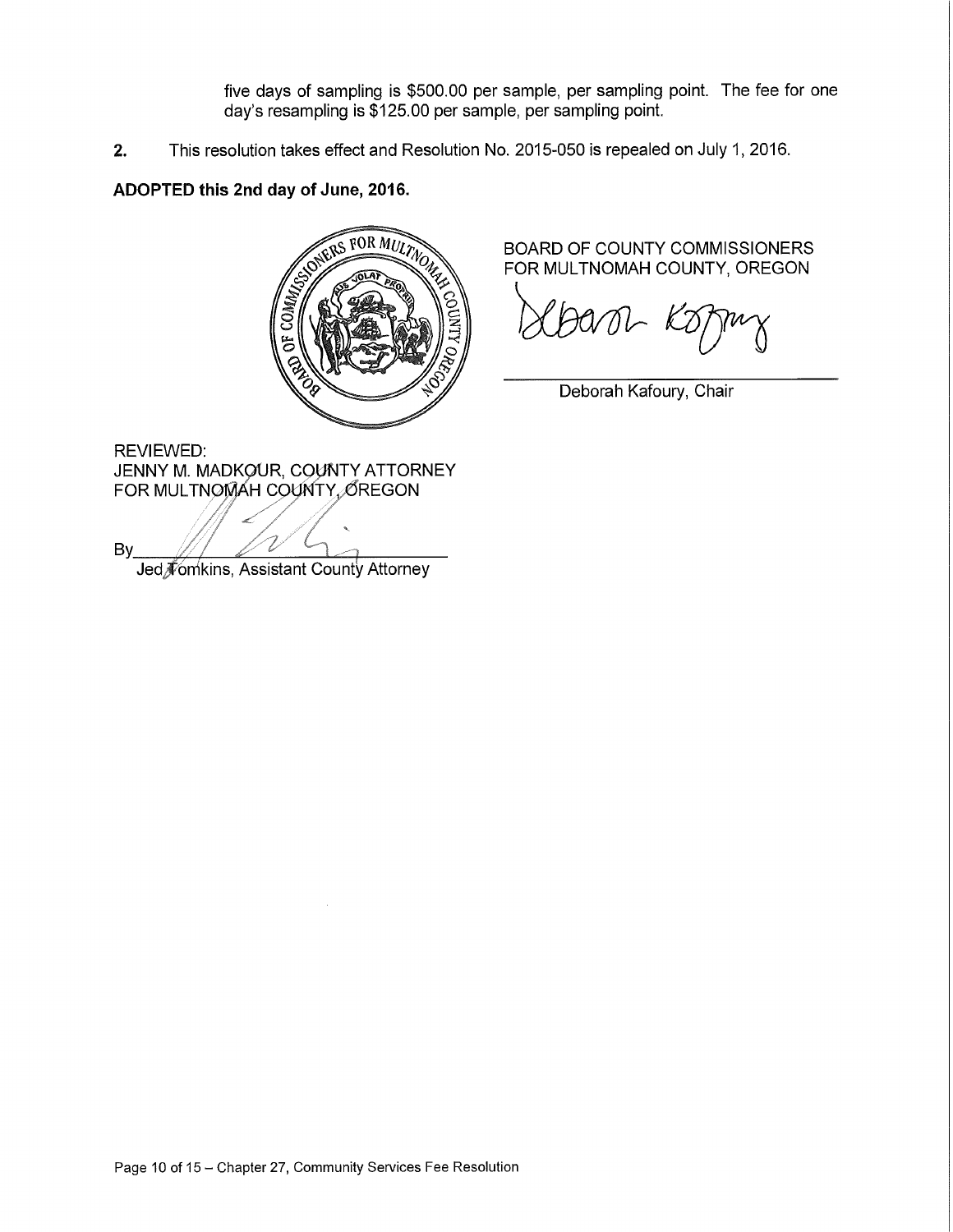# **EXHIBIT A**

# **Section 27.052. MISCELLANEOUS PERMIT FEES**

#### **Miscellaneous permit fees.**

The following fees shall be charged for permits:

- (A) For overweight or over dimensional moves, except for moves as specified in MCC 27.052(A)(2), either single trip or annual permit, the fee shall be \$8.00. Future fee increases by the Oregon Department of Transportation shall automatically increase the county's fee for this service to the same level, without action of the board of county commissioners.
- (B) For building and structure move permits permittee shall post a deposit of \$1,000.00 prior to issuance of a permit. Non-refundable permit application, investigation and issuance fees for structures under 14 feet in width and 15 feet in height shall be \$115.00. For structures exceeding the above dimensions, the non-refundable permit fee shall be \$145.00. Inspection fees to be billed at the actual costs incurred by the county including overhead and equipment costs. For over-dimensional moves other than house moves, the nonrefundable permit fees for heights over 17 feet in width shall be \$75.00 for a normal workday, and \$350.00 for holidays and weekends.
- (C) For permits issue for manholes for storm and sanitary sewers, the fee shall be \$30.00 per manhole.
- **(D)** For permits issued for canopies, awnings and marquees, a fee of \$40.00 shall be charged.
- (E) For permits issued for construction or reconstruction of driveway approaches, the fees shall be:
	- (1) \$90.00 first driveway approach.
	- (2) \$60.00 each additional driveway approach inspected at the same time as first approach.
	- (3) Common access way permit fees for plan review and inspection shall be \$120.00 or \$0.06 per square foot of common access way, whichever is greater. The above fee will include the first driveway approach fee under section 27.052(E)(1).
	- (4) \$90.00 for agriculture approaches.
	- (5) \$90.00 for temporary logging approaches.
- (F) For permits issued for sewer connections, the fee shall be \$120.00 per connection.
- (G) For a drilling or boring test hole permit, the fee shall be \$84.00 each.
- **(H)** For curb drain outlet construction or reconstruction, including drainage connections to catch basins, a fee of \$20.00 shall be charged.
- (I) For sidewalk construction or reconstruction, the fee shall be \$0.25 per square foot with a minimum fee of \$10.00. For curb construction or reconstruction the fee shall be \$0.35 per lineal foot with a minimum fee of \$10.00.

Page 11 of 15 — Chapter 27, Community Services Fee Resolution— Exhibit A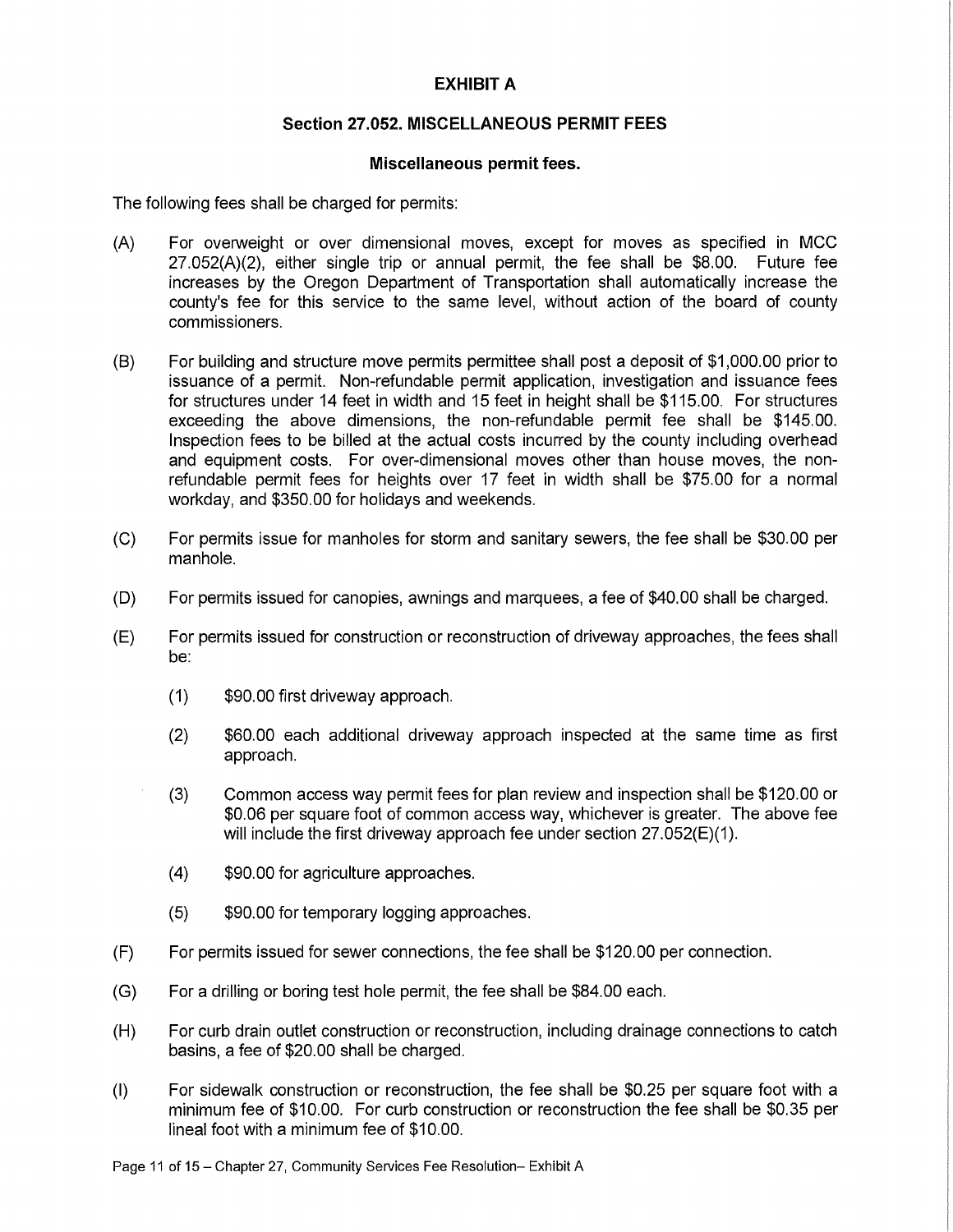- (J) The fee to release advertising benches picked up within the right-of-way shall be \$50.00 per bench.
- (K) For any excavation, construction, reconstruction, repair, removal, abandonment, placement or use within the right-of-way, the permit fee shall be a minimum of \$50.00.
- (L) For material filing or excavating within the public right-of-way, the permit fee shall be \$50.00.
- (M) For underground storm or sanitary sewer construction, reconstruction or repair permits, including property service and laterals not maintained by the county, the fees shall be:

| Length of Conduit<br>Constructed, |                |               |      |                 |
|-----------------------------------|----------------|---------------|------|-----------------|
| Reconstructed,                    |                |               | Fee  |                 |
| Repaired or Exposed               |                |               |      |                 |
| for Repair                        |                |               |      |                 |
|                                   | $\blacksquare$ | 50            | feet | \$50.00         |
| 51                                | -              | 100           | feet | 60.00           |
| 101                               | -              | 200           | feet | 70.00           |
| 201                               | -              | 300           | feet | 75.00           |
| 301                               | m.             | 400           | feet | 80.00           |
| 401                               |                | 500           | feet | 85.00           |
| 501                               |                | feet and over |      | \$85.00 plus    |
|                                   |                |               |      | \$0.07 per foot |
|                                   |                |               |      | over 500 feet   |

Conduit diameters exceeding 24 inches shall be assessed a surcharge onto the above rates of \$0.01 per foot of diameter per foot of length.

- (N) A permit fee for a temporary road closure shall be \$50.00.
- (0) If work is commenced on a project requiring a permit without first securing the permit, the fee for investigation shall be \$95 per hour or fraction of an hour, with \$95 minimum, If the fee required by this subsection is not paid directly to the department by the owner of the property, the person paying the penalty shall be required to notify the owner that the penalty was imposed. Payment of the fee shall not relieve or excuse any person from penalties imposed for violation of any applicable statutes or ordinances.
- (P) A permit deposit for each permit authorizing work under ORS 374.305 not covered in this section shall be 120 percent of estimated amount of charges based on the estimated hours or part thereof for plan review and/or inspection. The final fee will be determined at completion of the project based on the actual costs incurred by Multnomah County including overhead and other related costs. The difference between the two amounts will be billed or refunded to the permit holder with the minimum fee being \$50.00.
- (Q) Permits under this section shall be issued without charge when a permit is required as a direct result of a county public works improvement. For temporary closure of any street or any portion of a street, the fee shall be \$84.00.[Ord. 126 § 9 (1976); Ord. 195 § 6 (1979(; Ord. 256 § 2 (1980); Ord. 278 § 3 (1981); Ord. 367 § 1 (1983) (court of appeals held that payment of fee for permit by utility companies was in violation of ORS 758.010 on May 16, 1984, supreme court denied petition for review August 8, 1984, court of appeals decision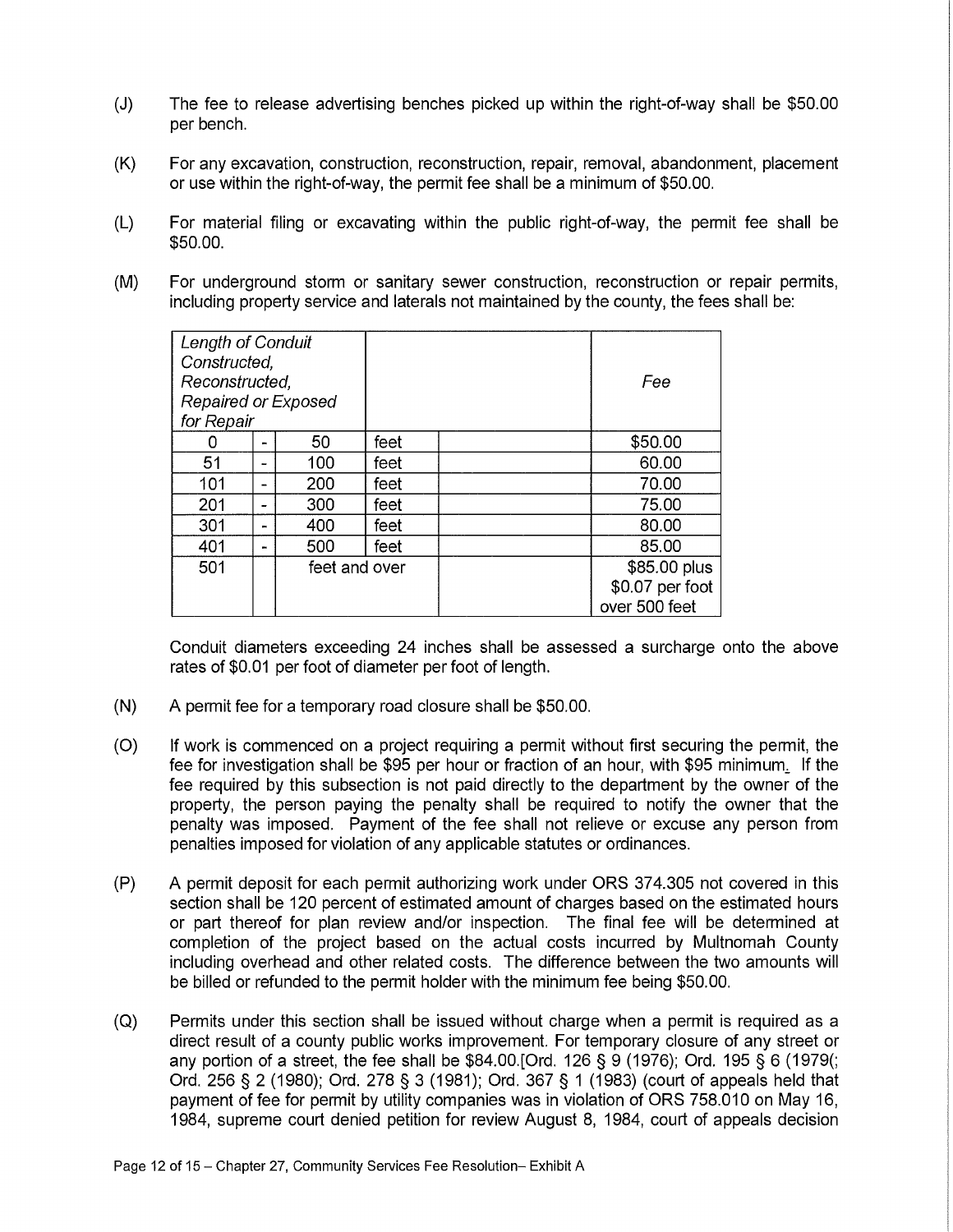became enforceable September 10, 1984); Ord. 467 § 2 (1985); Ord 826 § 2(A)--(H) (1995)]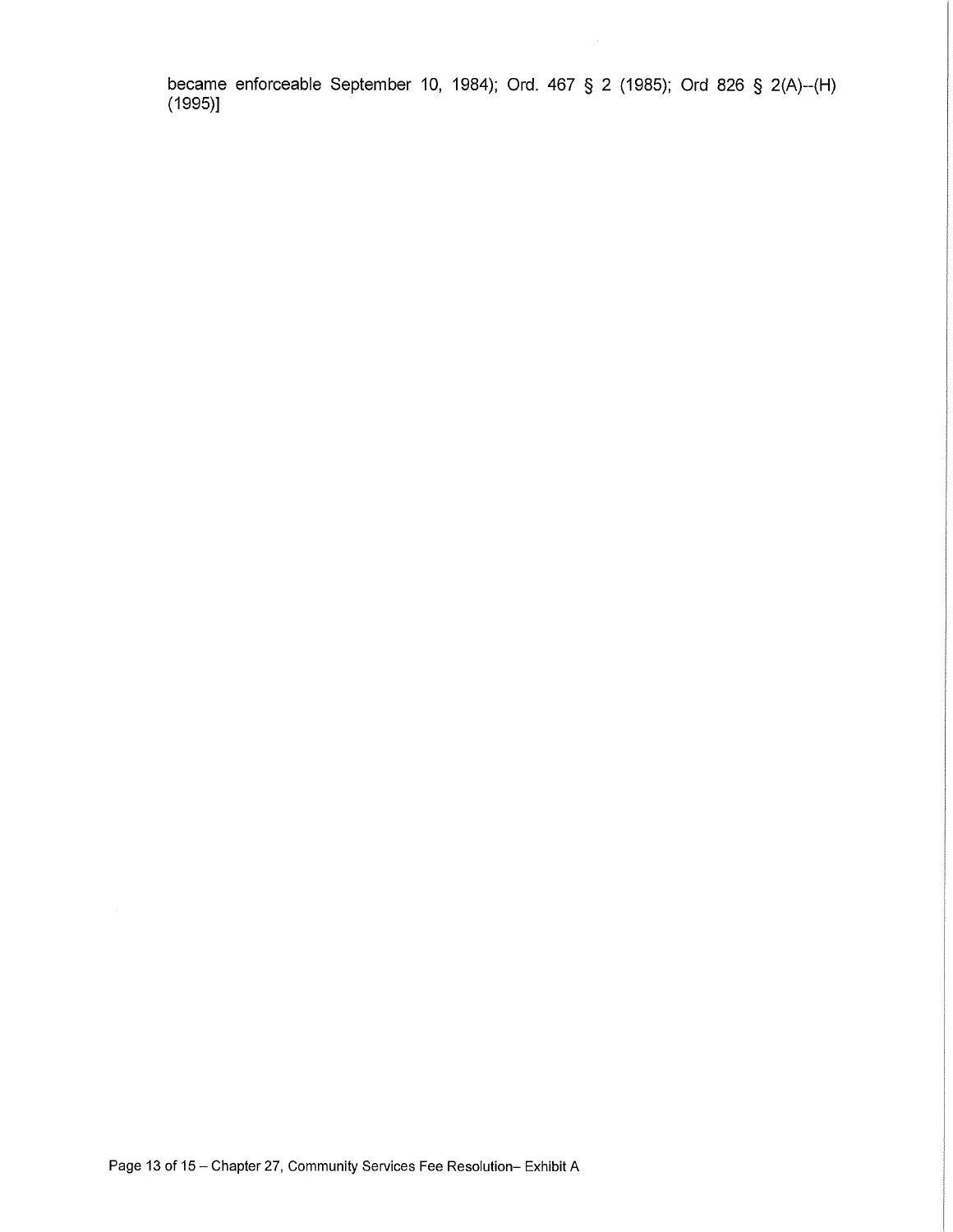# **EXHIBIT B**

# **Section 27.053. PLAN REVIEW AND INSPECTION OF UNDERGROUND INSTALLATIONS AND STREET INTERSECTIONS**

Fees for plan review and inspection of underground installations and street intersections.

(A) For plan review and inspection of any storm sewer line installation, when completed facilities are to be maintained by the county, the fee shall be:

| <b>Estimated or Bid Construction</b><br>Cost |                       |            | Fee                                     |
|----------------------------------------------|-----------------------|------------|-----------------------------------------|
| 0.00                                         |                       | \$1,000.00 | \$50.00                                 |
| \$1,000.00                                   | $\tilde{\phantom{a}}$ | 5,000.00   | \$50.00 plus 1.25% over \$1,000.00      |
| 5,000.00                                     | -                     | 10,000.00  | \$100.00 plus 1.00% over<br>\$5,000.00  |
| 10,000.00                                    | $\overline{a}$        | 15,000.00  | \$150.00 plus 0.90% over<br>\$10,000.00 |
| 15,000.00                                    | ۰                     | 20,000.00  | \$195.00 plus 0.80% over<br>\$15,000.00 |
| 20,000.00                                    | $\blacksquare$        | 25,000.00  | \$235.00 plus 0.70% over<br>\$20,000.00 |
| 25,000.00                                    | $\overline{a}$        | 30,000.00  | \$270.00 plus 0.60% over<br>\$25,000.00 |
| 30,000.00                                    | $\overline{a}$        | 35,000.00  | \$300.00 plus 0.50% over<br>\$30,000.00 |
| 35,000.00                                    |                       | 40,000.00  | \$325.00 plus 0.40% over<br>\$35,000.00 |
| 40,000.00                                    |                       | 45,000.00  | \$345.00 plus 0.30% over<br>\$40,000.00 |
| 45,000.00                                    | -                     | 50,000.00  | \$360.00 plus 0.20% over<br>\$45,000.00 |
| 50,000.00                                    | $\overline{a}$        | and over   | \$370.00 plus 0.74% over<br>\$50,000.00 |

- (B) When submitting plans for review, the applicant shall submit a copy of the engineer's estimate or the bid construction cost. No plans will be reviewed without the required cost figures. If, in the opinion of the director of the department, the cost figures appear unreasonable, the director shall establish the permit fee based upon the director's cost estimate of the work to be done. The director shall submit a report to the county executive/chair of the board of county commissioners whenever a cost estimate is adjusted and shall state the reasons therefore.
- (C) For utility lines, including storm and sanitary sewers, to be maintained be maintained by others, not connecting to a county-maintained system but located within county-controlled right-of-way or easements, the plan review and inspection fee will be \$40.00 plus \$0.10 per foot of line.
- (D) For storm or sanitary sewer line systems located on private land connecting to county maintained systems, the plan review and inspection fee will be a minimum of \$40.00 plus